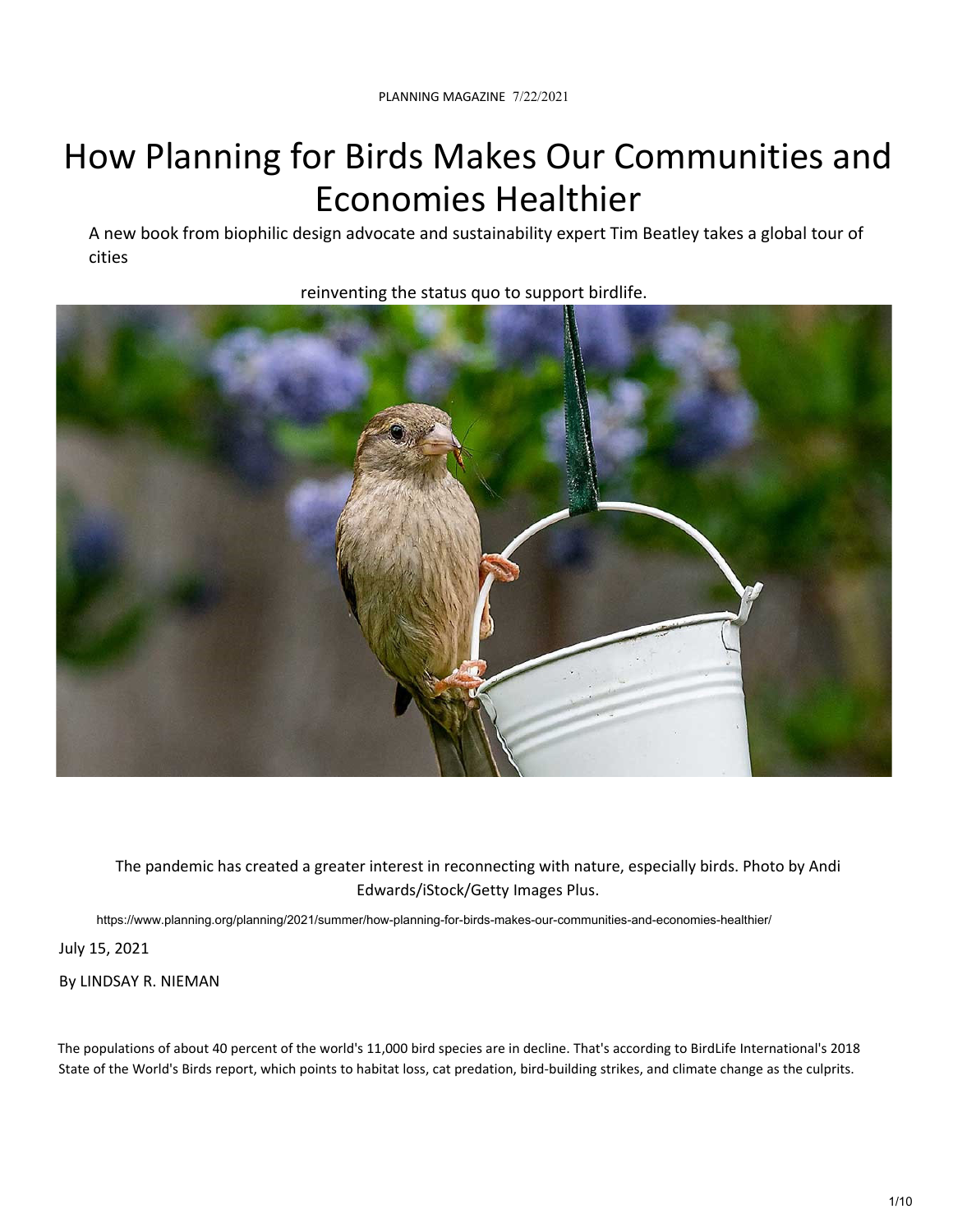"While it can be difficult to motivate citizens to take action on behalf of the larger planet, birds offer the possibility that tangible steps can be taken that make a difference," writes Tim Beatley, (/planning/2018/dec/evergreen/) author and Teresa Heinz Professor of Sustainable Communities in the Department of Urban and Environmental Planning, School of Architecture at the University of Virginia, where he's taught for more than 30 years. "And there are many things cities and city planners can do."



## Beatley's latest book, The Bird‐Friendly City: Creating Safe Urban Habitats (https://islandpress.org/books/bird‐friendly‐city) (Island Press, 2020), digs into that charge, taking a global tour of cities reinventing the status

quo with birds in mind. Planning caught up with him to discuss the challenges — and

solutions — ahead, racial and gender diversity issues in birding, and how planning for our feathered friends helps humans, too. The interview has been edited

for length and clarity

PLANNING: We've all spent more time close to home this past year. Do you think that's impacted our appreciation of local avian life?

BEATLEY: It definitely has. For many of us, there's been a remarkable rediscovery of nature and a reconnection with the natural world that has been calming and therapeutic. Birds especially have been a saving grace, a soothing balm, a way to reduce the large amount of stress and anxiety in our pandemic lives.

There's plenty of evidence that we're watching and listening more to birds than we were a year ago. Visits to bird conservation websites and downloads of bird identification apps, for example, have gone up. We're purchasing (many of us for the first time) bird feeders and bird seed. An informal poll we conducted showed that the vast majority of participants in a recent webinar had been engaging in a variety of bird‐related activities, including taking bird‐watching walks in their neighborhoods.

It's hard to overstate the importance of birds during these difficult times. They animate the spaces around us in cities, they delight and surprise us, they deliver remarkable moments of joy and delight, and they lift us emotionally.

PLANNING: How can protecting birds help humans?

BEATLEY: I'm frequently saying that what's good for birds will be good for humans. A flourishing city — indeed a flourishing life — is one animated by abundant bird life. Planting more trees, for example, benefits birds, but it also mitigates the impacts of extreme heat.

The Japanese concept of forest bathing (https://time.com/5259602/japanese-forest-bathing/), shinrin-yoku, which I like very much, values the immersive nature experiences. Watching and listening to birds is very much like this, and it often feels as if I'm bathing in a sea of birdsong. (Birdsong bathing may be what we should call it!) I feel immediately better when I hear it, and it instantly helps to shift my perspective away from whatever rumination or self-absorbed thoughts I might be having.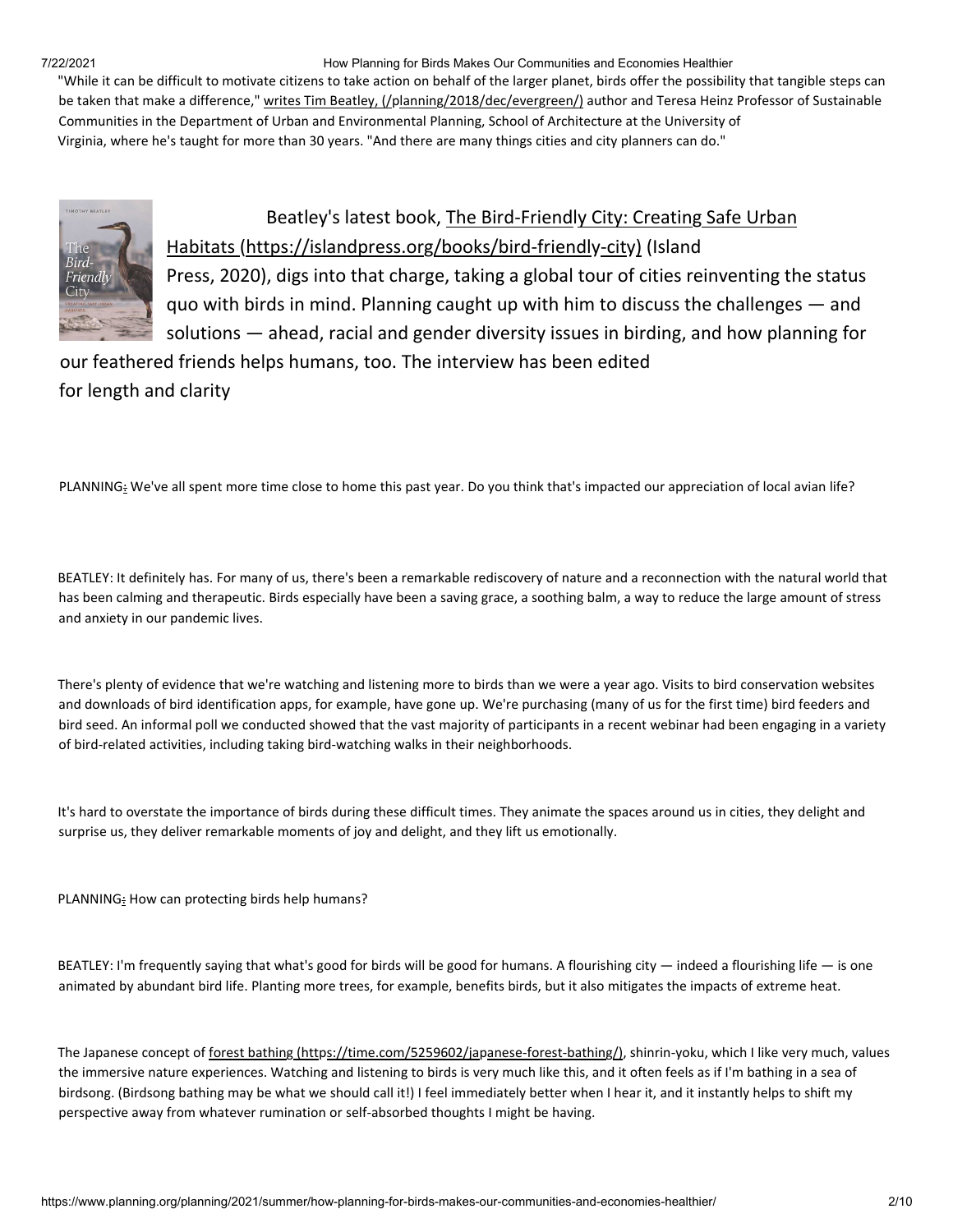We know listening to birds helps calm us, reduces stress, and enhances happiness. The mental health benefits alone suggest that there are few things cities could do that would deliver a greater return. But a bird‐friendly city isn't just one that sees birds as a kind of green pill; it instead understands that they are sentient creatures with intrinsic value and inherent worth. We are duty bound, for example, to reduce the harm and suffering birds experience when they strike windows and building facades — near a billion bird deaths a year in the U.S. alone, some conservative estimates suggest.



One of the author's favorite projects, The Khoo Teck Puat Hospital in Singapore, uses nature to support healing and prominently displays a list of the bird species sited on the grounds. Photo by DerekTeo/Shutterstock.com.

PLANNING: How can planners and other community leaders protect birds, especially during spring and fall migrations?

BEATLEY: An important step is to adopt mandatory bird‐safe design standards that require new buildings to utilize fritted glass and bird‐ safe window treatments. We see these requirements in Toronto (https://www.toronto.ca/wp‐ content/uploads/2017/08/8d1c‐Bird‐Friendly‐Best‐Practices‐Glass.pdf), San Francisco (https://sfplanning.org/standards‐bird‐safebuildings), and most recently New York City (https://www.bloomberg.com/news/articles/2019-12-13/nyc-is-making-its-buildingsbird-friendly). The Toronto Green Standard requires a density pattern of 5 cm by 5 cm (or about 2 inches by 2 inches), which has been shown effective in preventing bird strikes. We should aspire to a similar standard in every city.

Planners can address many other threats birds face. Becoming champions for lights‐out campaigns is crucial during peak periods of migration, for example. More than 30 cities now run such programs. Dark‐sky lighting ordinances and efforts to curtail use of pesticides and herbicides also do much to help birds and other wildlife.

But we need to go beyond simply reducing threats. We need to proactively plan with birds in mind and work to protect and expand habitats for birds in and around cities. A casual review of comprehensive plans finds little mention of birds and birdlife. Planners should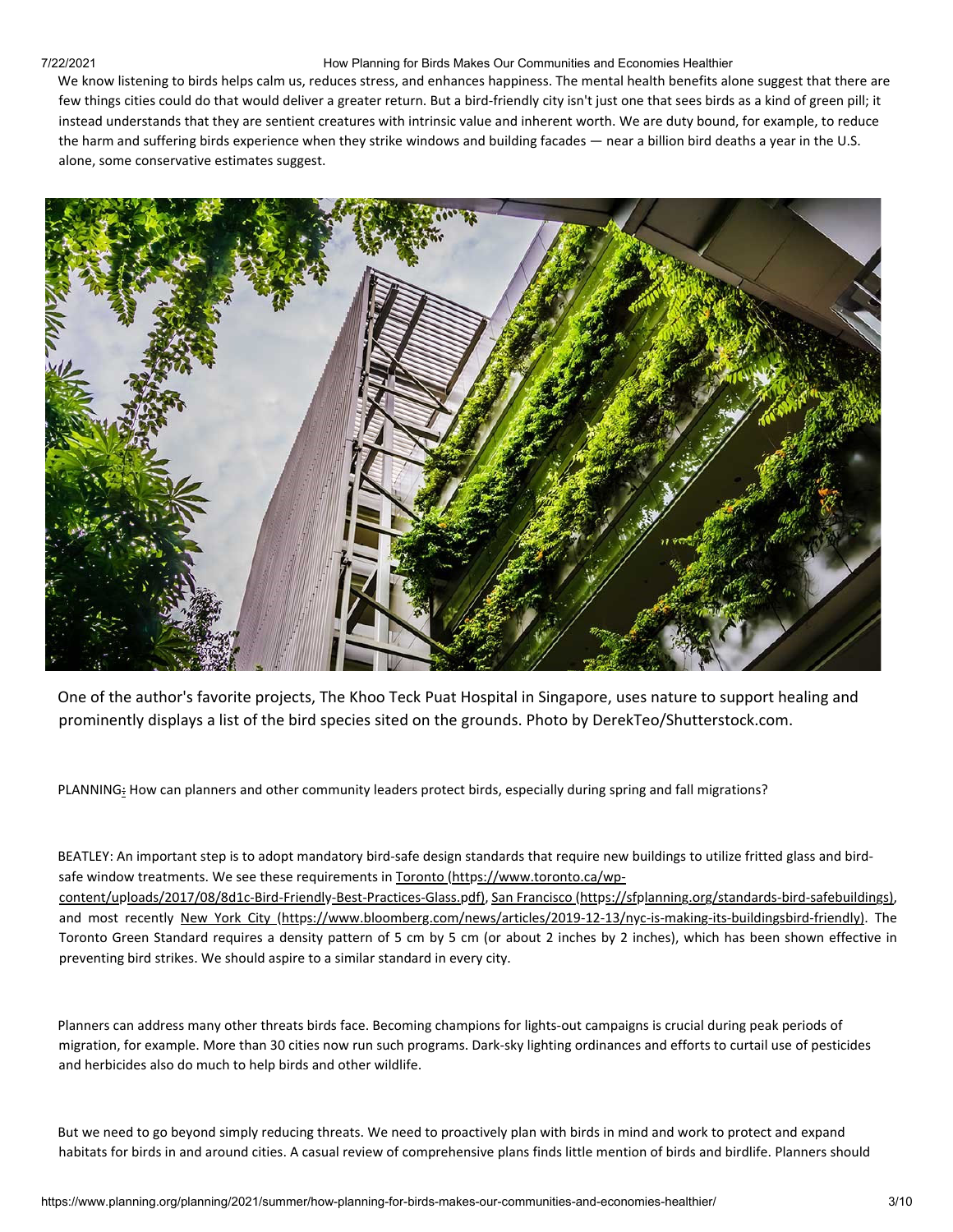work to account for birds and other wildlife in their plans as an essential element in creating our vibrant future cities. Vancouver, British Columbia, has a stand‐alone bird strategy (https://vancouver.ca/parks‐recreation‐culture/vancouver‐birdstrategy.aspx), for example, as well as a standing bird advisory committee. The strategy lays out its vision as a bird-friendly city and sets out specific actions and recommendations for how to move towards that vision.

Land‐use planning should do a better job with ecological connectivity, too. Some cities, like Edmonton in Canada, have given great emphasis to ecological connectivity and have been utilizing circuit theory to understand where physical barriers and ecological disconnects prevent birds (and other animals) from easily moving through the city. This is really part and parcel of the larger vision of a multispecies city: We should want to live in places where we share space and actively work to coexist with many other species.

PLANNING: Do less urban areas have room for improvement, too?

BEATLEY: Yes, suburbs also offer opportunities to reduce dangers for birds and positively enhance habitats. A high percentage of birds are killed striking windows in lower-density residential areas, which can be prevented by cost-effective window treatments and off-the-shelf commercial products (https://www.biophiliccities.org/events/2020/11/10/birdfriendlycity), from parachords that hang down over windows to bird-friendly tape to film treatments.

A larger challenge is converting turfgrass suburban lawns into bird‐supportive gardens with native species. Such a change would provide standalone benefits like lower water and energy consumption, of course, but it would also benefit birds. As University of Delaware ecologist Doug Tallamy (https://www.udel.edu/faculty-staff/experts/douglas-tallamy/) argues, if we converted just half our lawns, that would mean 20 million acres of bird habitat, amounting to what he calls a "homegrown national park." Planners can help overcome these obstacles.

### A recent example is Toronto's grass and weeds bylaw (https://www.toronto.ca/city-government/public-noticesbylaws/bylawenforcement/long‐grass‐

weeds/#:~:text=The%20bylaw%20requires%20that%20property,including%20wildflowers%2C%20shrubs%20and%20perennials.), which essentially makes a native garden illegal (though there is a mechanism for applying for an exemption). Nina-Marie Lister (https://www.ryerson.ca/school‐of‐urban‐and‐regional‐planning/about/people/faculty/nina‐marie‐lister/), a planning professor at Ryerson University who converted her yard to a native garden, found to be in violation, has ignited a conversation in Toronto about the bylaw and mounted a challenge to the "lawn order" (as one newspaper headline cleverly put it). Indeed, given the many ecological services and benefits provided by such native gardens, cities should not prohibit or discourage them; instead, we should actively support and financially subsidize them.

Ultimately, one of the things I'd like to see is the development and use of better metrics for judging the success of the places we live, and here I offer birds and birdsong as candidates. For me, the quality and abundance of birdsong represent an excellent metric for judging how well we are planning our communities. We need to do everything we can to make our cities biophilic, and this can happen in many ways: daylighting streams and rewilding spaces, more rooftop meadows and living walls, and of course more urban trees and forests. One of the stories in the book is of a remarkable rewilding project in Perth, Western Australia, where a sterile, chlorinated water feature has been converted into native biodiverse wetland (https://www.biophiliccities.org/perth-urban-wetlandfilm), better for both birds and people.

PLANNING: People might be surprised that providing habitats for birds offers economic benefits. What have you learned?

BEATLEY: Well, we know that the market system responds positively to the presence of birds, and we have evidence from some cities that birds and birdsong are even mentioned in real estate advertisements. In Wellington, New Zealand, there is Zealandia, a wild sanctuary in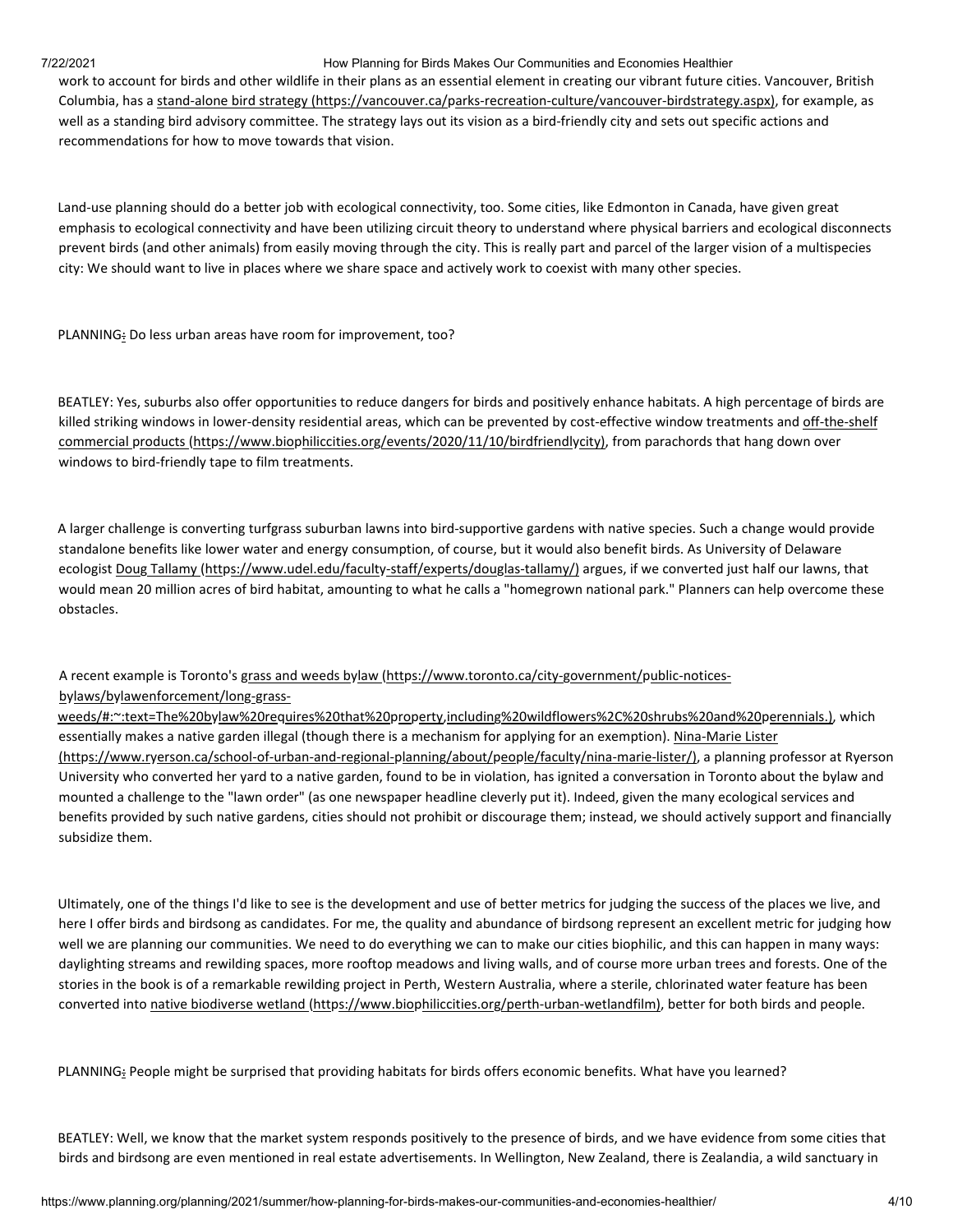the middle of the city where they have erected a predator‐proof fence to allow the native species of birds to rebound (their populations have been decimated by many nonnative species like weasels, rats, and, of course, domestic cats). A Victoria University study (http://wellington.scoop.co.nz/?p=86358) of real estate listings, including homes for sale and rental apartments, found reference to birds popping up quite a lot, especially near the sanctuary. Another study by researchers at Texas A&M found a positive relationship between bird diversity and abundance and home prices — again, not surprising, though for these researchers, birds were seen as a proxy for a range of underlying ecological conditions that support birds.

There's also considerable evidence from U.S. Fish and Wildlife Service studies showing the billions of dollars in expenditures resulting from nature- and bird-tourism, though the pandemic has likely put a dent in that. But there are birding festivals all around the country, and while many have gone online, they will undoubtedly return.



While a graduate student in aviation conservation at Georgia Southern University, Corina Newsome (https://www.audubon.org/magazine/summer‐2020/its‐time‐build‐truly‐inclusive‐outdoors) co‐organized the first Black Birders Week, a social media campaign that highlights Black people who bird. This year's event, #BlackBirdersWeek, was held May 30 to June 4. Photo by Katherine Arntzen, Georgia Southern University.

PLANNING: In your book, you mention that birders up to now have been mostly older, affluent white people, and you reference what J. Drew Lanham (https://www.clemson.edu/cafls/faculty\_staff/profiles/lanhamj), a Black birder, scientist, and professor, has said about what "birding while Black (https://lithub.com/birding-while-black/)" is like. How can the community of birders better support more racial, gender, and age diversity?

BEATLEY: This is a serious challenge in the birding world. Lately I've been presenting (via Zoom!) to numerous bird groups and bird clubs around the country. They are a remarkably passionate lot, and very actively working in their communities on behalf of birds, but I'm often struck by the lack of diversity I see.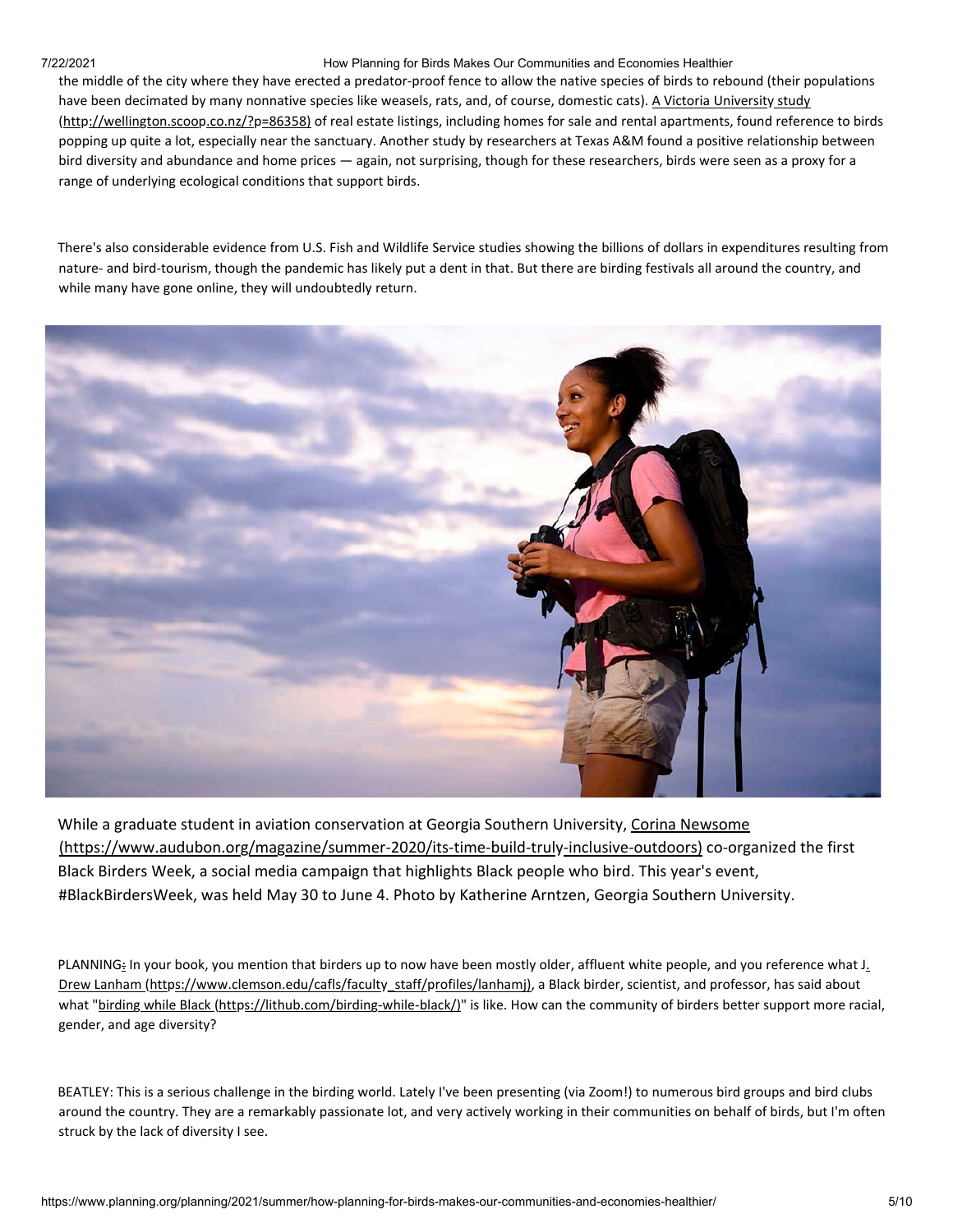Birding and bird watching must work to become much more inclusive and diverse. It begins with intentional efforts and opening up leadership to a more diverse membership. Bird groups like Audubon appear to understand this and are beginning to confront some of their racist past (https://www.audubon.org/magazine/fall-2020/birding-and-conservation-groups-are-beginning)s (John James Audubon owned enslaved people, for example, and held white supremacist views (https://www.audubon.org/news/the-myth-johnjamesaudubon)).

Who gets to enjoy birds is an important question. When a a white woman threatened (https://www.nytimes.com/2020/06/14/nyregion/central‐park‐amy‐cooper‐christian‐racism.html)to call the police on Black birder Christian Cooper (https://www.washingtonpost.com/arts‐entertainment/2020/06/23/christian‐cooper‐central‐park‐birder‐comics/) in Central Park last year, it was shocking for many. For birders of color, however, it was in many ways business as usual. Cooper's experience highlighted to everyone how dangerous and unwelcoming many public spaces can be to Black birders and other people of color.

I watched and was heartened by the events of Black Birders Week (https://www.sciencemag.org/careers/2020/06/i-cant-evenenjoyblackbirdersweek‐organizer‐shares‐her‐struggles‐black‐scientist) that followed, but so much more needs to be done. An essential step is to recognize the historic problem of systemic racism and segregated land use patterns that still bedevil American cities. The neighborhoods with high tree canopies and larger, more accessible parks are more likely to provide more opportunities to watch and listen to birds. Research shows that neighborhoods with lower levels of tree canopy, and thus fewer opportunities to experience birds, track closely with redlining maps (/blog/9212209/urban-heat-management-and-the-legacy-of-redlining/). We must address these deeper, systemic causes of unjust and unequal patterns of access to nature.

PLANNING: How are some communities working to address those issues? How can others get started?

BEATLEY: In Richmond, Virginia, Mayor Levar Stoney is prioritizing access to parks and nature for communities with high concentrations of people of color, and a new comprehensive plan sets minimum tree canopy targets with a focus on those neighborhoods — which, by the way, are also neighborhoods where the urban heat index is much higher (/planning/2020/aug/theheat-is-on/). Last fall, Stoney also announced the creation of five new parks by identifying and utilizing land already owned by the city.

Nature is a birthright and everyone deserves to experience it, wherever you live. We need to make sure we design bird‐friendly cities that take a whole‐of‐life approach. That means creatively working birding into our schools. Every school should be viewed as a bird sanctuary and habitat to introduce kids to the delight of listening to and watching birds at an early age. We should also find ways (which won't be hard to do) to include birds in STEM education.

Gender diversity and LGBTQ+ inclusion in birding are important goals, too. Especially troubling are the very real threats and dangers to women in public spaces today (the disappearance of Sarah Everard in the U.K. has given voice recently to many of these concerns), depriving half our population of the benefits and enjoyment of nature and bird watching. Tackling the underlying causes of violence against women is paramount.



**ABOUT THE INTERVIEWEE** 

**Timothy Beatley** 

Timothy Beatley (http://tim.greenurbanvision.com/about/) is the Teresa Heinz Professor of Sustainable **I**munities in the Department of Urban and Environmental Planning, School of Architecture at the University of Virginia, where he has taught for more than 30 years. He wrote Planning's "Ever Green"

column for 10 years and is the author or co-author of more than 15 books, including his latest,The Bird-Friendly City: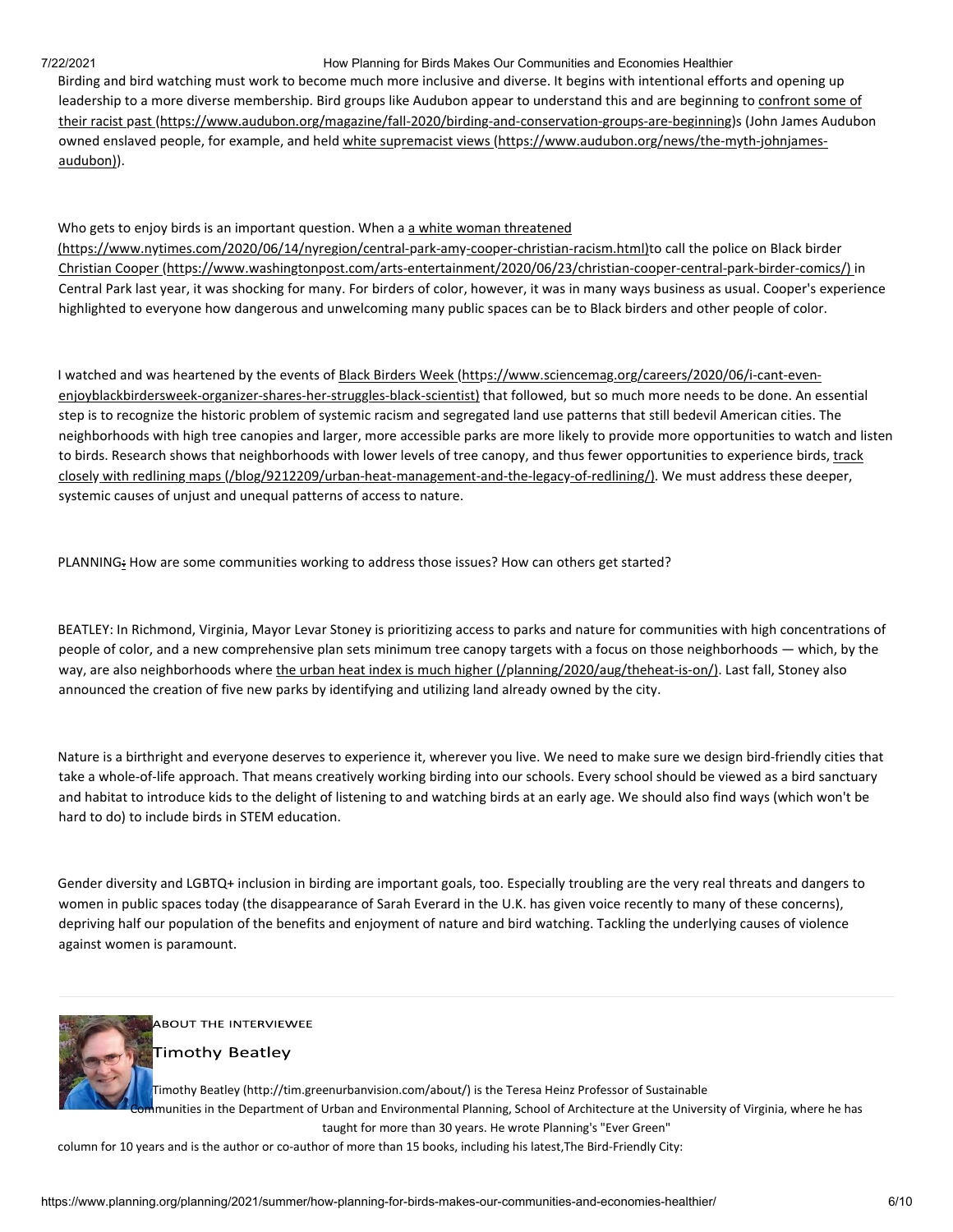Lindsay Nieman is an associate editor of Planning.

SHARE THIS ARTICLE

### RECOMMENDED ARTICLES



Lessons from America's Chinatowns (/planning/2021/spring/lessons-from-americaschinatowns/)

VOICES

May 12, 2021 TOOLS

Who Benefits from the Policy Decisions We Make — and Who Doesn't? (/planning/2021/winter/who‐benefits‐from‐the‐policy‐decisions‐we‐make‐and‐whodoesnt/)

### March 1, 2021



TOOLS

Main Streets Are More Important Than Ever (/planning/2021/winter/main‐streetsare‐more‐important‐ than‐ever/)

Feb. 18, 2021

TOOLS

A Reflection Framework for Planners (/planning/2021/winter/tools‐planners‐library/)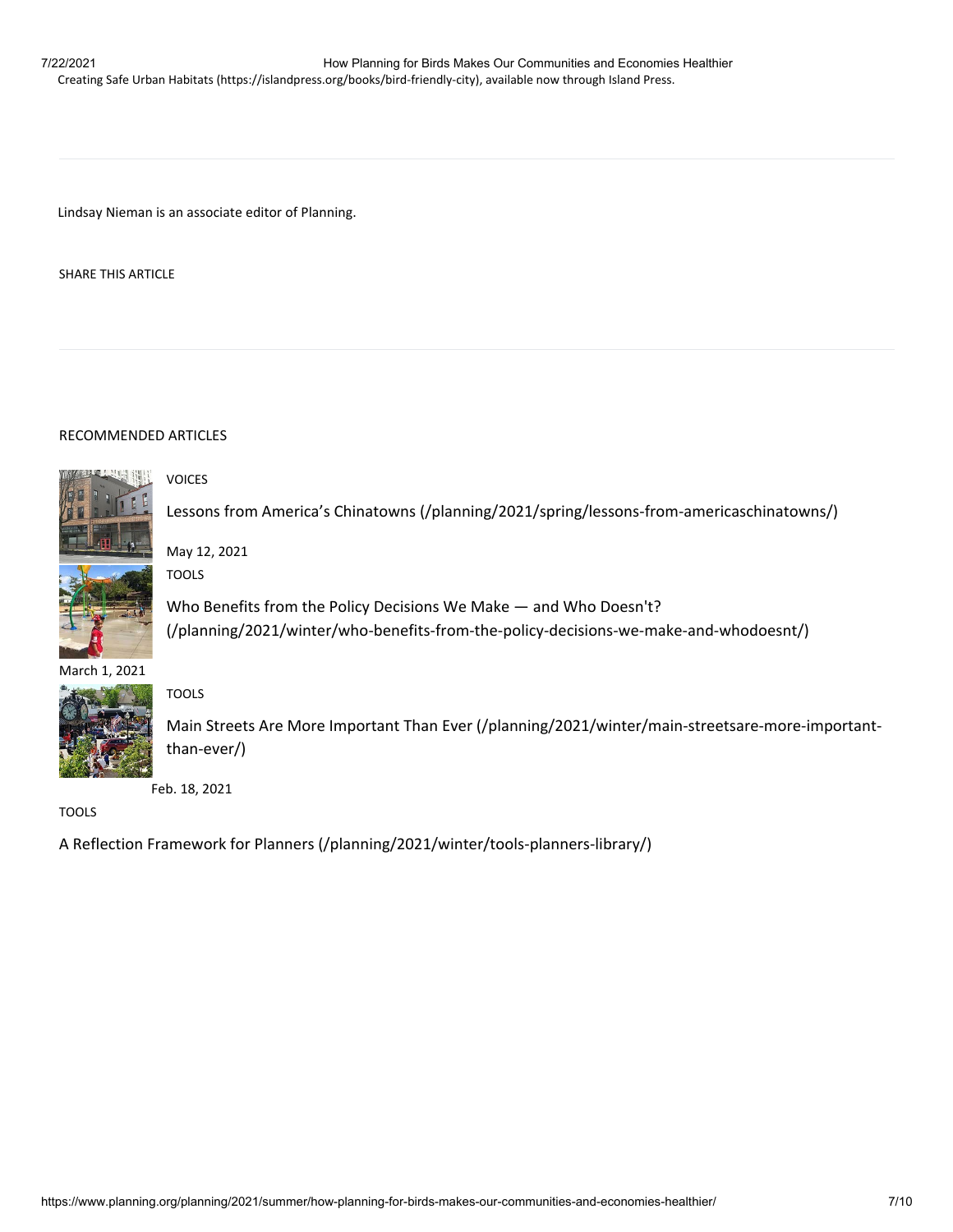

### SIGN UP FOR PLANNING EMAILS

Receive Planning featured articles and recent content in your inbox

Subscribe (/myapa/contactpreferences/update/)



DOWNLOAD PLANNING MAGAZINE

Access the most recent issue. Download the digital version now.

Log in to download  $\frac{1}{2}$  (/publications/document/ $\frac{1}{2}$ 217914/)

(https://www.facebook.com/AmericanPlanningAssociation) (https://www.youtube.com/user/AmericanPlanningAssn)

(https://twitter.com/APA\_Planning) (http://instagram.com/americanplanningassociation)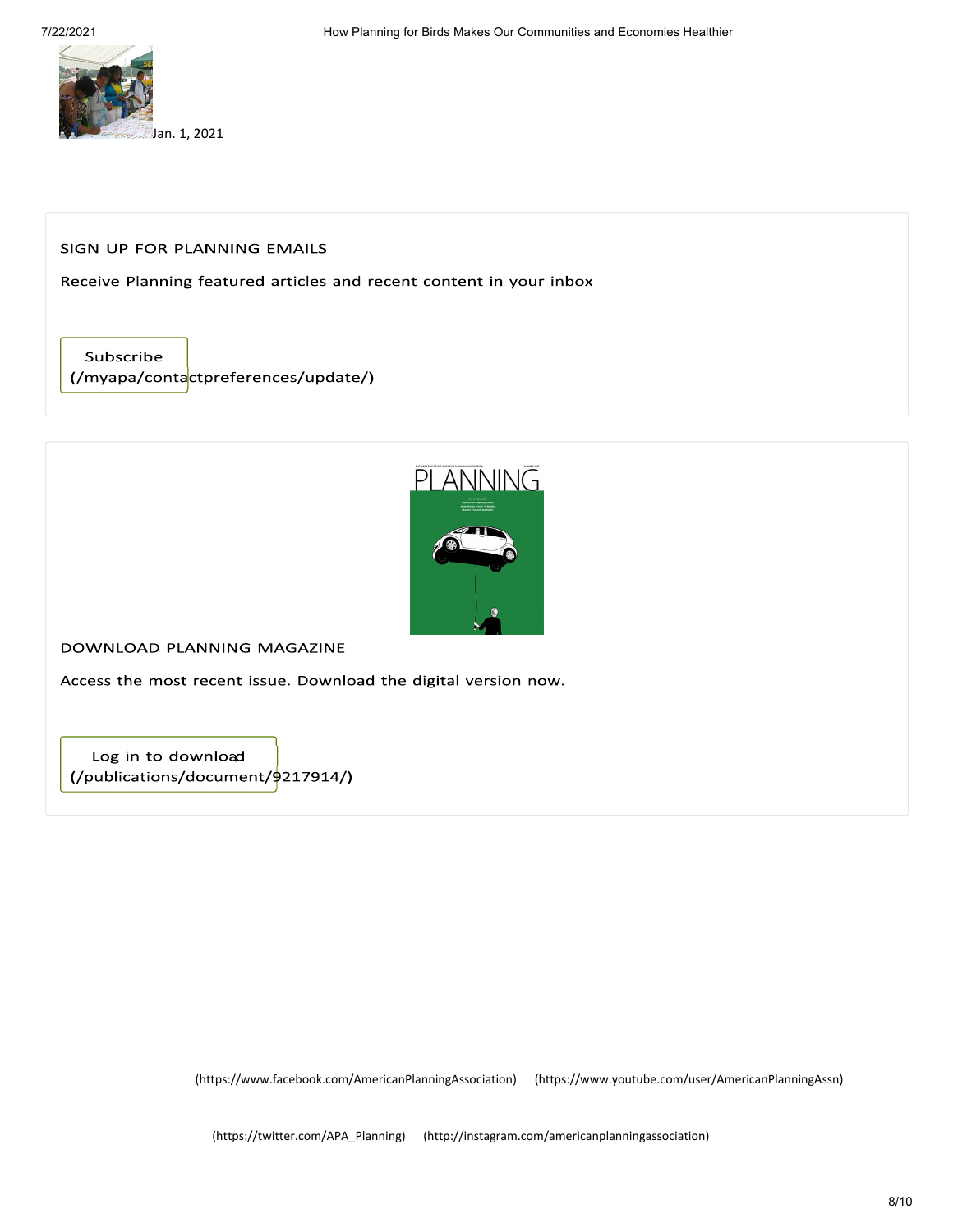(https://www.linkedin.com/company/24456/)

https://www.planning.org/planning/2021/summer/how-planning-for-birds-makes-our-communities-and-economies-healthier/

**Back to Top**

Log In (/login/?next=/) Contact Us (/customerservice/) Privacy Policy (/apaataglance/privacy.htm)

© 2021 APA. All Rights Reserved (/apaataglance/copyright.htm) | Privacy Policy (https://planning.org/privacy/)